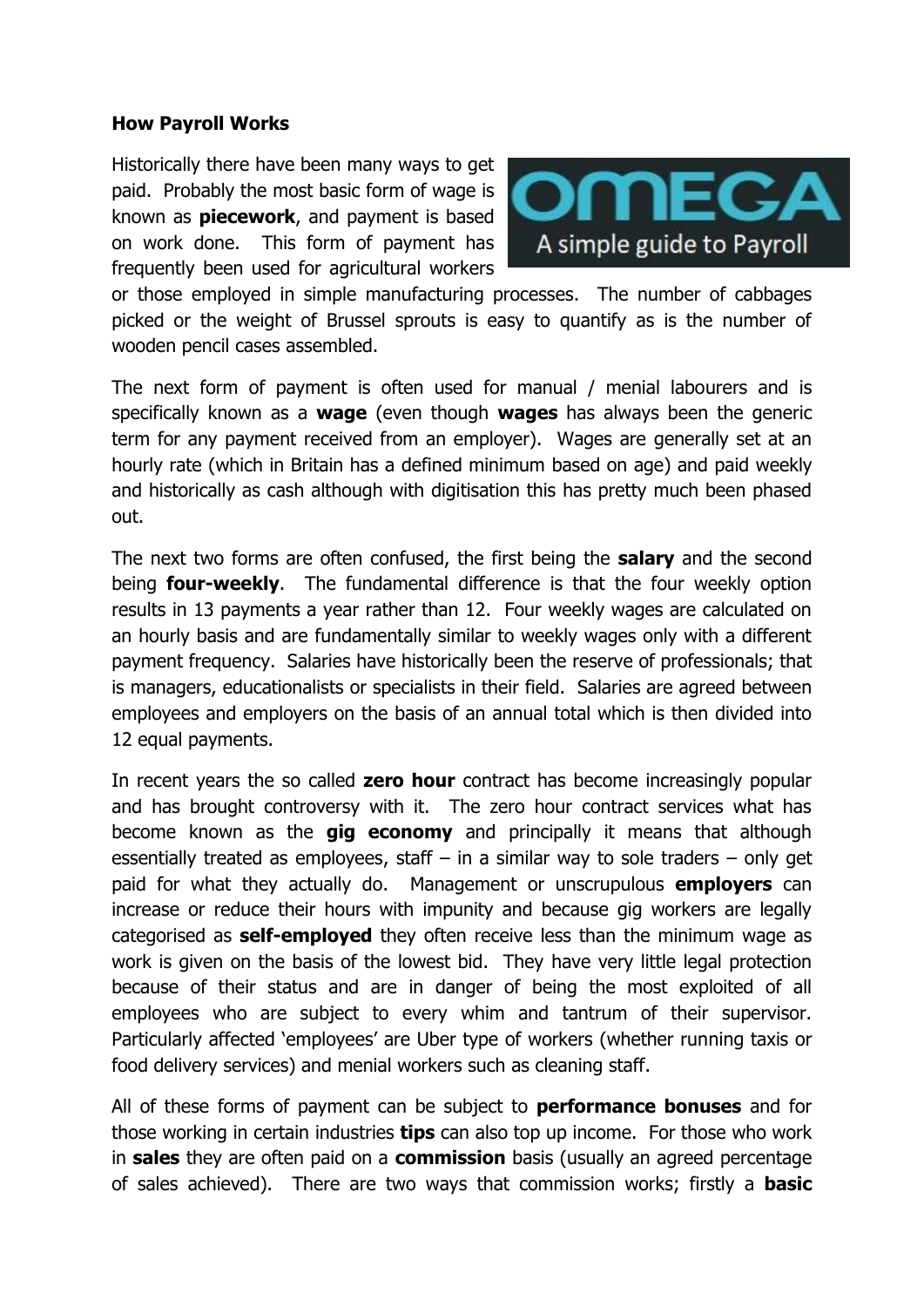**wage with a commission** and secondly **commission only**. In the second case an employee can receive nothing if no sales are made. An obvious example of this kind of worker is a car salesperson, but may also apply to estate agents and window sellers, etc.

However payment is received, it is all **liable** to **deductions** that break down into three basic categories, governmental **taxes** and **insurances**, known as **compulsory deductions** and other deductions known as **voluntary** or **noncompulsory deductions**. Earnings before deductions are knows as the **Gross Income** and after deductions the remaining amount is known as the **Net Income**. Calculations are based on **Gross** figures Different countries have different regimes on how these funds are collected and this article with look at the UK model, and many of the terms will be transferable across other systems.

# Tax

Every UK taxpayer receives a **National Insurance Number** (NIN) around their 16<sup>th</sup> birthday and a tax code once they start working. The tax code is usually denoted by series of numbers and a letter. The letter defines the taxpayer's status, depending on the tax band they fall into and the number refers to the taxpayer's **free allowance** (more on this below). Tax is collected at the same frequency that the employee is paid on the **PAYE** (**Pay as you earn**) system and there is no need for an employee to complete a tax return at the end of the year. Due to the possibility of error additional tax may be liable but this is rare and it is more likely an employee with receive a **rebate** as the consequence of overpayment of tax, particularly if an **emergency tax code** has been used.

# Emergency Tax

M1 and W1 codes are applied when emergency tax is applied. **Emergency tax** is normally applied when a person is starting work for the first time or transferring to another job and no tax code has been allocated. This makes the employee's entire earnings liable for tax as no **free allowance** has been allocated. Once the tax code has been defined such employees have their overpayments **rebated**.

## K-Codes

If employees receive, in terms of **perks** and **benefits**, more than they earn in terms of money they can also be taxed on these extras. In others words they are taxed on more than they earn. Employees who receive company cars (when they don't have to take care of maintenance or especially when they get a generous fuel allowance), **club benefits** and **share options** are those who most frequently fall into this category.